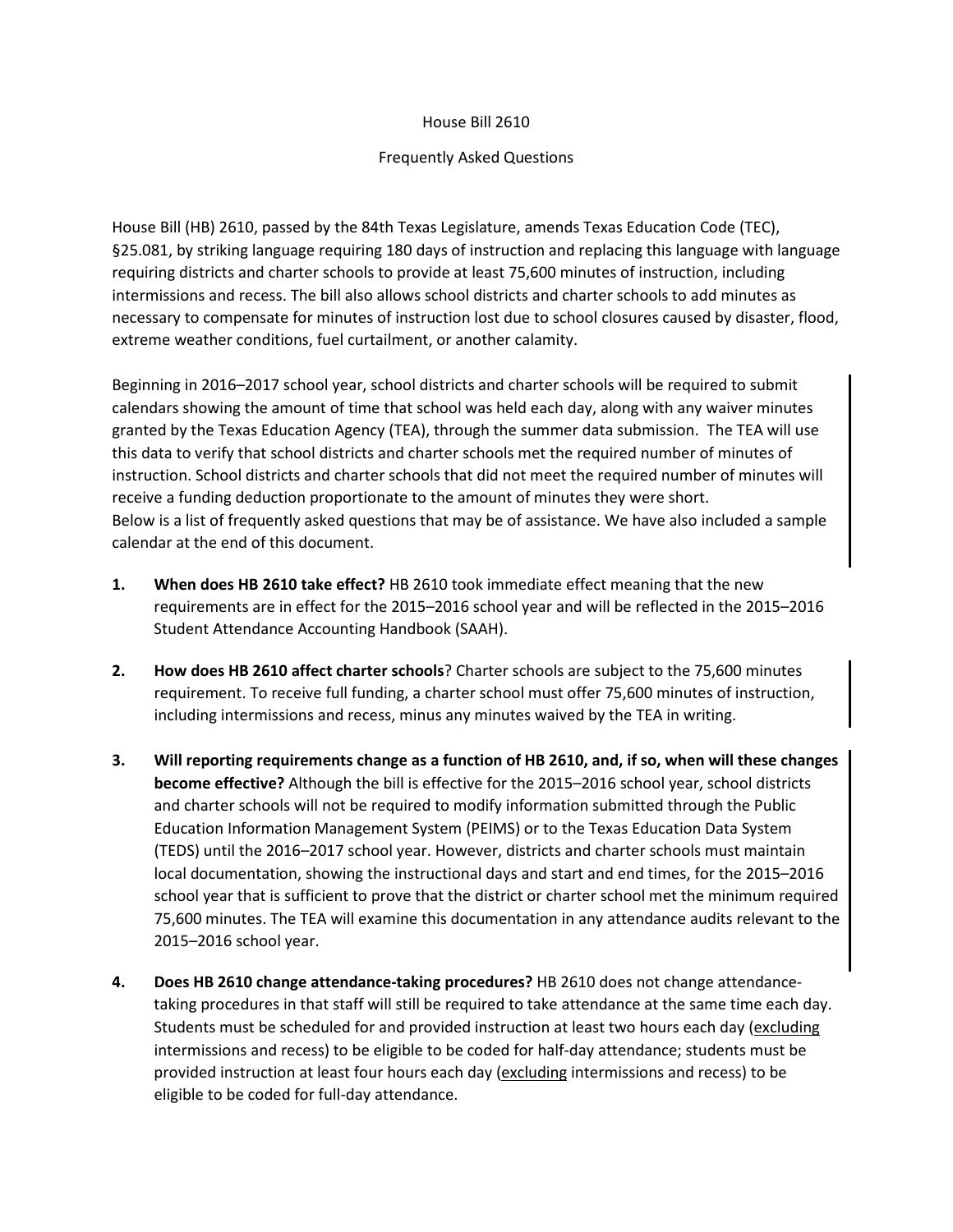- **5. Does HB 2610 change the calculation of average daily attendance (ADA) for the purpose of state funding under the foundation school program?** ADA will continue to be calculated based on the number of days present each six weeks divided by the number of days taught. Each calendar day represents one day taught, regardless of the number of minutes of instruction that occurred that day. The result for each six-week period will be added together and divided by six to calculate annual ADA. ADA will be reduced for failure to meet the required number of minutes per TEC, §25.081, in proportion to the percentage of minutes that the district fell short of meeting the 75,600 minute requirement.
- **6. What kinds of time count toward meeting the 75,600 minute requirement?** HB 2610 specifies that intermissions and recess count toward meeting the 75,600 minute requirement. Lunch is considered an intermission and will be counted toward meeting this requirement.
- **7. Have teacher contract requirements changed in conjunction with HB 2610?** No. TEC, §41.401, still requires that teachers employed under a 10 month contract provide a minimum of 187 days of service. Districts and charter schools should consider this when creating calendars that are shorter than the traditional 180 days.
- **8. I have already been granted a waiver for the 2015–2016 school year. Is it still in effect?** Yes. The TEA will honor all waivers previously granted that are in effect for the 2015–2016 school year. Each waiver day will count for 420 minutes of the total 75,600 minutes required under HB 2610. Waivers granted for an early release are worth up to 210 minutes, depending on the time students were released from school.
- **9. Is the TEA continuing to grant new waivers given HB 2610?** The TEA is continuing to grant waivers for the 2015–2016 school year. However, districts and charter schools should consider whether they need a waiver given the new language in HB 2610. If a district meets the 75,600 minute requirements without a waiver, it does not need to request a waiver related to student attendance and ADA (for example, staff development and missed instruction) from the TEA. The TEA will review its waiver policy for the 2016–2017 school year and beyond. We will notify districts of any changes to that policy related to HB 2610 later in the 2015–2016 school year.
- **10. What should the district's or charter school's calendar include?** Each calendar should include the equivalent of two bad weather makeup days (or 840 minutes) and should reflect any waivers that have been granted. Districts' and charter schools' calendars should include the following:
	- Bad weather makeup days
	- Early release days
	- Staff development or teacher prep days
- **11. Does HB 2610 apply to an alternative campus that runs longer periods in a quarter system to enable students to make up classes necessary for graduation?** Yes**.** A district and charter school must ensure that alternative education programs meet the requirements of HB 2610 (a total of 75,600 minutes of instruction, including intermissions and recess) for funding purposes.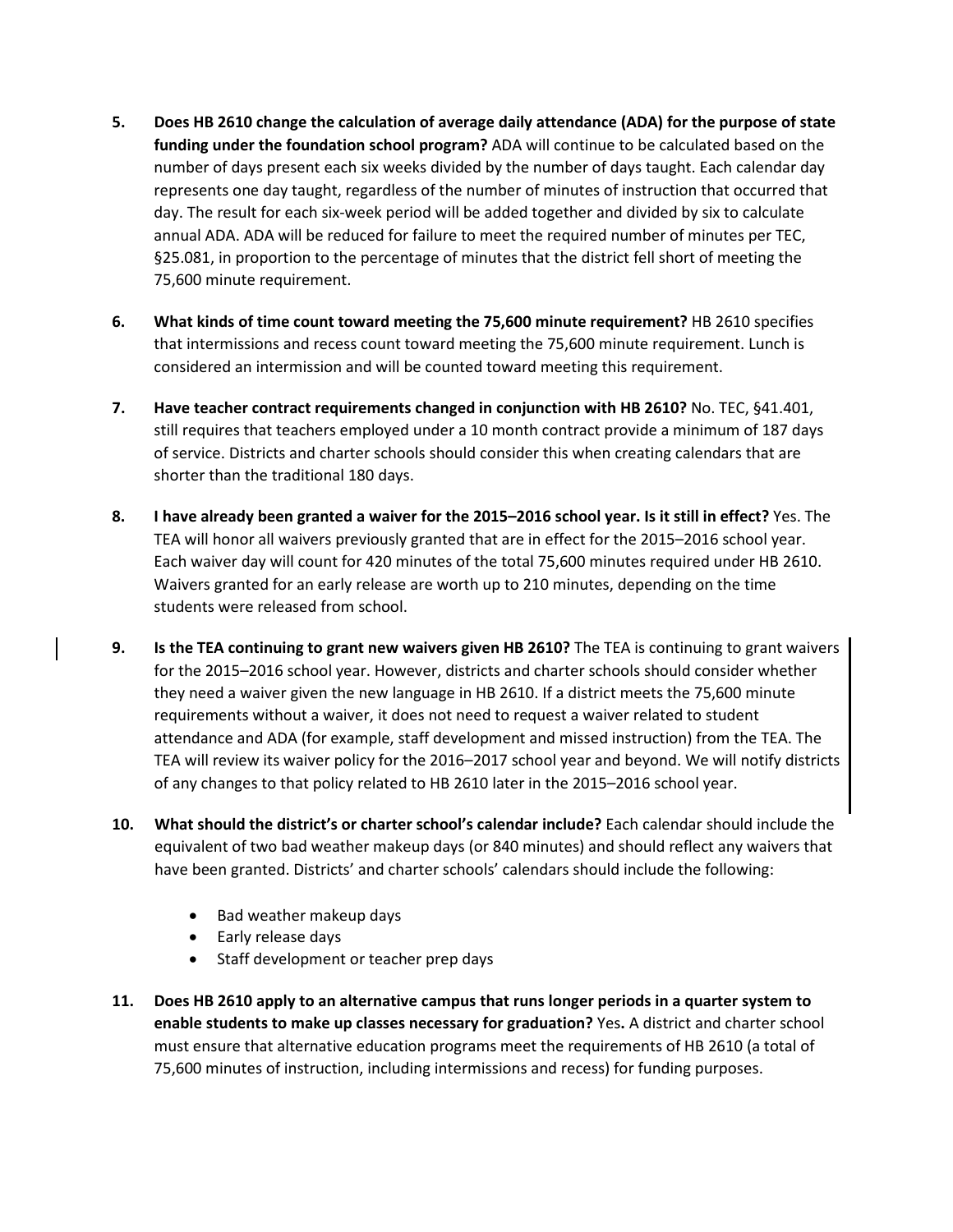- **12. How does HB 2610 affect the two- or four-hour rule for half days already scheduled? Do these scheduled half days count only for the time attended instead of as a half day?** Students must be scheduled for and provided instruction for at least two hours each day (excluding intermissions and recess) to be coded as eligible for half-day attendance and scheduled for and provided instruction for at least four hours (excluding intermissions and recess) to be coded as eligible for full-day attendance.
- **13. Will there be a minimum number of minutes required for a class to count as a semester class or a full-year class?** No. HB 2610 only requires districts and charter schools to provide a total of 75,600 minutes for instruction, including intermissions and recesses, per school year.
- **14. Would excess contact hours earned by any combination of special education and career and technical education (CTE) classes still be deducted from the student's primary special education instructional setting?** Yes. Any combination of CTE and special education services that exceeds six hours per day must be subtracted from the primary special education instructional setting.
- **15. Will the TEA grant a waiver if doing so still leaves my school short of meeting the 75,600-minute requirement**? No. The TEA will only grant waivers if the sum of minutes in the school's calendar and the minutes waived are at least equal to 75,600. For example, if a school district or charter school submits a calendar that includes 75,000 minutes and asks for one waiver day, the waiver will be denied because granting it would only bring the district or charter school to 75,420 (still short of the required 75,600 minutes). Any waivers granted, in addition to satisfying independent reasons for receiving the waiver, must be sufficient to bring the school district or charter school into compliance.
- **16. Is there a limit on the number of minutes TEA will waive?** Yes. TEA will not grant more than a total of 4,200 minutes that can be counted against the 75,600 minute requirement.
- **17. Can my school district or charter school change the calendar after the school year has started to make up minutes lost to an unforeseen event?** Yes. You can add minutes to days remaining in the school year to make up for an unplanned event that caused school to be closed during the school year.

## **Additional Questions**

- **18. If I have a district level UIL competition (band or basketball for example) and I want to close campuses down so students can attend, will those campuses have to makeup those missed days?**  If your district calendar has the missed days for UIL competition, bad weather makeup days, early release days, and staff development days built in and the your district meets the 75,600 minute requirement by the time school has ended, then your district does not have to make up any missed days.
- **19. If my district or charter school only has a Pre-K campus, how many minutes does it need to meet to comply with HB 2610?** If the campus is solely a Pre-K campus, it would need to have a total of 37,800 minutes because Pre-K is funded on half day of ADA, with the exception of students that are Pre-K and special education coded.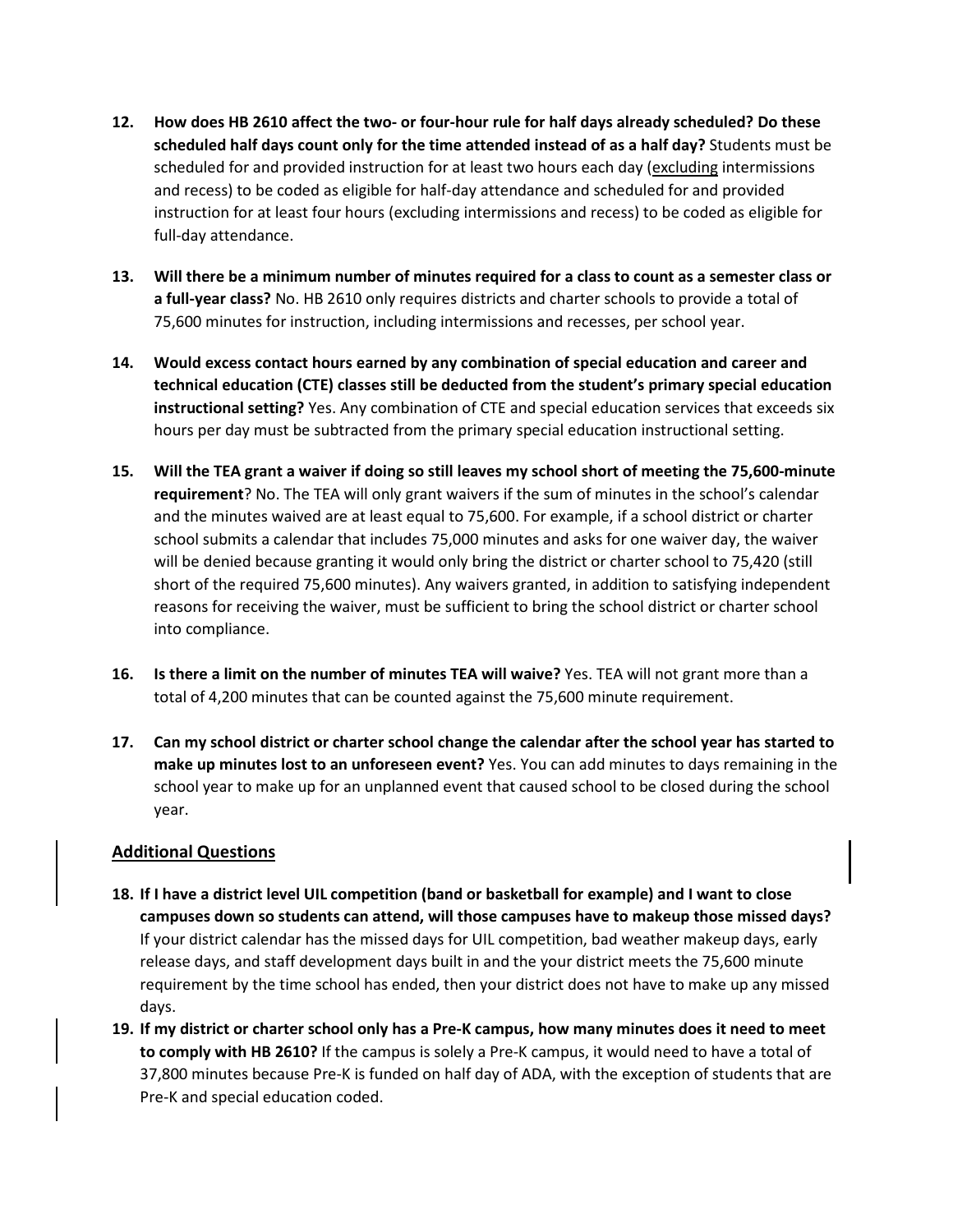- **20. If a district adds minutes to the school day through the year to shorten its school year by a day or more, will the fact that it has, and would report, less days in the year cause it to receive less ADA funding (not receiving funding for the shorted days)?** A district's ADA will not be reduced based on number of days. However, if the district fails to meet the required 75,600 minutes according to the TEC, §25.081 (HB 2610), the district's ADA will be reduced in proportion to the percentage of minutes that the district fell short in meeting the 75,600 minute requirement. Please note for the 2015–2016 school year the district will continue to report days in the Public Education Information Management System (PEIMS) or to the Texas Education Data System (TEDS) until the 2016–2017 school year. Districts must maintain local documentation that shows the instructional days and start and end times for the 2015–2016 school year that is sufficient to prove that the district met the minimum required 75,600 minutes.
- **21. Do you have a timeframe for the decision to be made concerning the waivers for the 2016**–**2017 school year?** There has not been a final decision on whether or not staff development waiver days should still be included in district's calendars. We believe the intent of HB 2610 was to relieve the need for waiver days. However, discussion is still taking place with regard to certain waiver days. We would suggest that you create a calendar based on HB 2610 and no waiver days and one with waiver days. For staff development days, if the district or campus meets (or exceeds) the 75,600 minute requirement without the waiver, it does not need to request a waiver. However, for early release, districts are still subject to the 7 hour day requirement of TEC, §25.082, so a waiver must be requested if your day is less than 7 hours in length
- **22. Is the requirement a district requirement or is it based on individual campuses? Our elementary school ends school 20 minutes before our high school. Do I compute these times separately?** The requirement is a district requirement that is to be applied to individual campuses. Based on your example you would have 2 different tracks of time for each campus.
- **23. If the district calendar meets the 75,600 minutes requirement, would the district receive ADA for the additional minutes if students remain in school? (For example: the district meets the required minutes by May 18th, and had 4,900 minutes left and wanted to use the additional minutes for credit recover, early summer school, etc. since teachers are still on duty).** No, HB 2610 only requires districts to provide a total of 75,600 minutes for instruction, including intermissions and recesses, per school year. Therefore, districts will not receive funding for minutes in excess of 75,600.
- **24. Our Pre-K students (3 and 4 year old program) attend school for 6 hours per day. Since we get funded for half days, do have to comply with HB 2610 mandatory instructional minute guideline of 75,600 or 37,800 (half of the calculation)?** Pre-K classes must operate on a half-day basis which, in terms of minutes, would be half of the required number of minutes (37,800) unless funding other than Foundation School Program funding is used to offer a full-day Pre-K program, as Pre-K is state-funded only as a half-day program. In general, students who meet eligibility requirements for the Pre-K program should be coded as eligible for half-day attendance (ADA eligibility code 2) and not as eligible for full-day attendance (ADA eligibility code 1). Students in Pre-K are also eligible for special programs such as special education (that is, preschool program for children with disabilities [PPCD]) and bilingual/ESL, provided they meet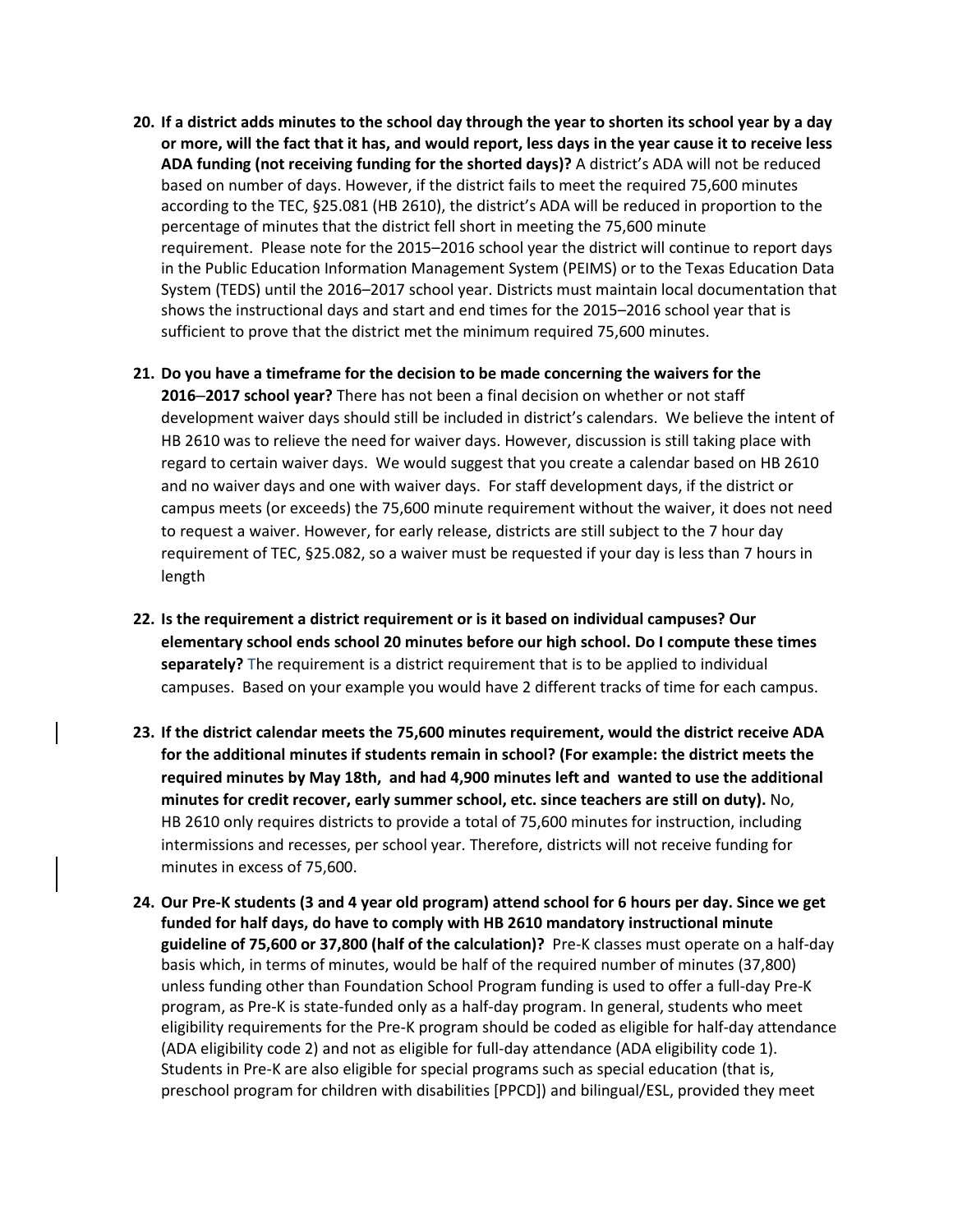the requirements for these programs. Those programs' requirements are provided in Sections 4 and 6. Please also refer to Section 7.5 Eligible Days Present and ADA Eligibility of the SAAH (2014– 2015 version) for additional information.

- **25. Now that we are required to meet the 75,600 minutes minimum, are we also bound by a certain number of days? For instance, we have been playing with sample calendars, and we can reach the required 75,600 minutes in 169 instructional days? We have 178 instructional days now. Would we need a waiver to have less than the 178 days we currently have?** Since HB 2610 replaced the language and the requirement for 180 days of instruction with 75,600 minutes of instruction, including intermissions and recess, districts and charter schools are no longer bound by days with regard to instruction. However, please note that TEC, §41.401, still requires that teachers employed under a 10-month contract provide a minimum of 187 days of service. Districts should consider this when creating calendars that are shorter than the traditional 180 days. Also, note that when creating your calendar the school year cannot end before May 15th.
- **26. We provide tutorials to students from 7:45 am to 8:00 am every morning. All teachers are required to be here by that time to provide these services. Our bell to go to first period rings at 8:00 am. Can we count the 15 minutes per day of tutorial toward our instructional day**? The minutes for the school day start when the first bell rings at 8am to convene school. The district may consider adjusting the bell schedule to capture the 15 minutes described in the scenario.